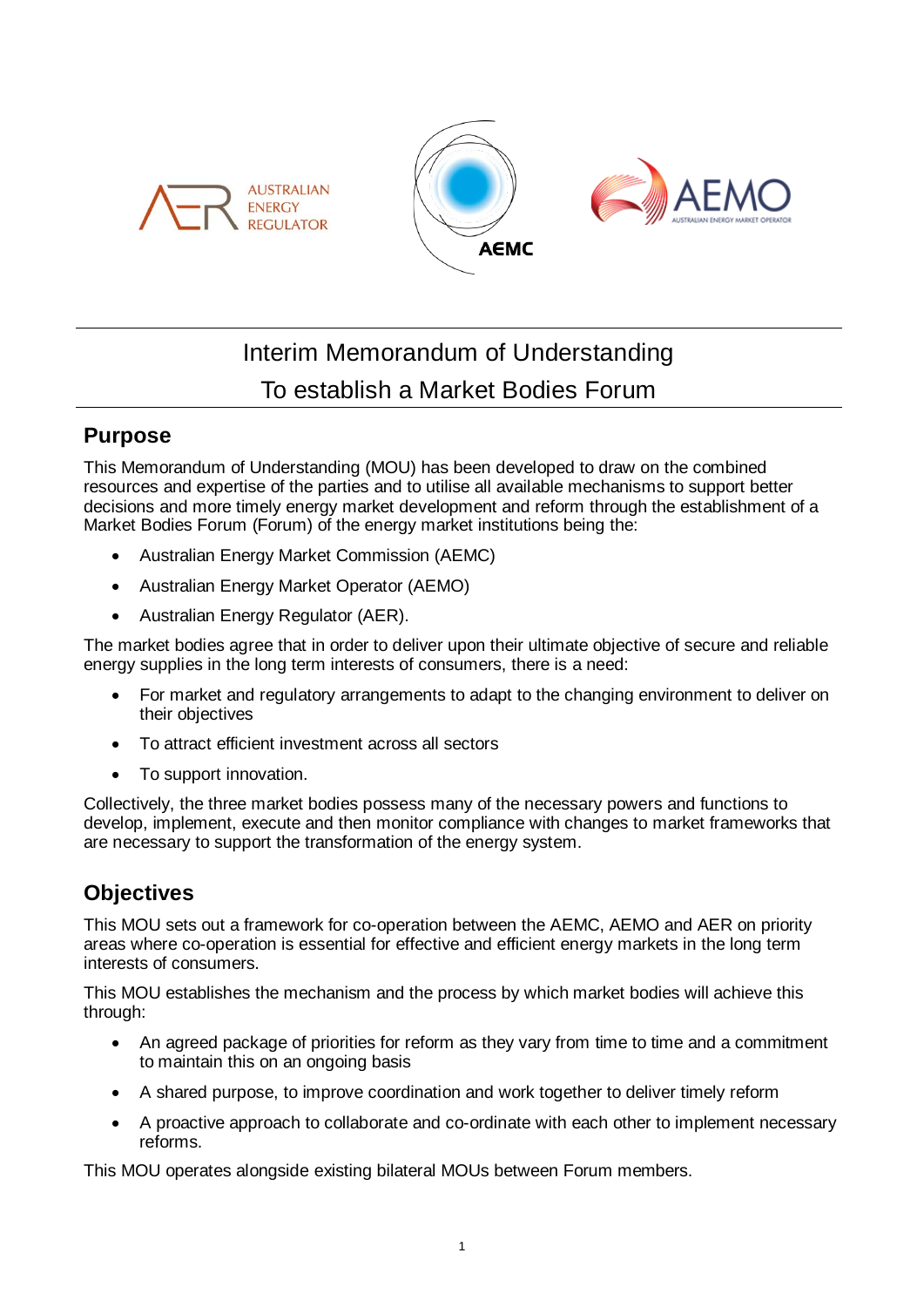### **Roles and functions of the organisations**

**AEMC** – The AEMC is established under the *Australian Energy Market Commission Establishment Act 2004* of South Australia. The AEMC has two roles which are set out in its establishment legislation and the National Electricity Rules, the National Gas Law and the National Energy Retail Law. It advises the COAG Energy Council on energy market development and is the rule maker for energy markets.

**AEMO** – AEMO is a not for profit company limited by guarantee. Its functions are prescribed under its Constitution, the National Electricity Law, the National Electricity Rules, the National Gas Law, the National Gas Rules, the National Energy Retail Law and the National Energy Retail Rules. AEMO is responsible for operating Australia's largest gas and electricity markets and power systems. AEMO also provides a range of critical planning, forecasting and power systems information to stakeholders.

**AER** – The AER is established under the Competition and Consumer Act 2010. Its key roles are the economic regulation of energy networks and monitoring, compliance and enforcement across the energy sector (wholesale, networks and retail). These are set out in are set out in its establishment legislation and the National Electricity Rules, the National Gas Law and the National Energy Retail Law.

**The Market Bodies Forum** – made up of the AEMC, AEMO and AER. It is a non-statutory, unincorporated body and has no legal functions or powers separate from those of each member.

### **Principles**

### **Cooperation**

Forum members will work together to achieve the effective regulation, oversight and development of energy markets, specifically the timely reform of the energy sector as it evolves now and into the future.

Forum members acknowledge the different roles and functions of each member and will use this as strength to provide a whole of sector perspective and a way of cooperatively developing, implementing, executing and then monitoring compliance with changes to regulatory and market arrangements in a streamlined and timely manner.

### **Consultation**

The Forum will consult as appropriate with other organisations that operate within or alongside the national energy market governance structure.

### **Information Sharing**

Forum members will share information and deal with confidential information in a manner consistent with bilateral MOUs already established.

### **Operational provisions of Forum**

Forum members will establish procedures to facilitate regular contact meetings in accordance with the principles below.

### **Meetings**

The Forum will meet as required, and at least on a quarterly basis.

### **Priority setting**

The Forum will work collaboratively to agree a focused set of priorities that will evolve over time.

Forum priorities will be matters that are national in nature, and benefit from the cooperation and collaboration of more than one member.